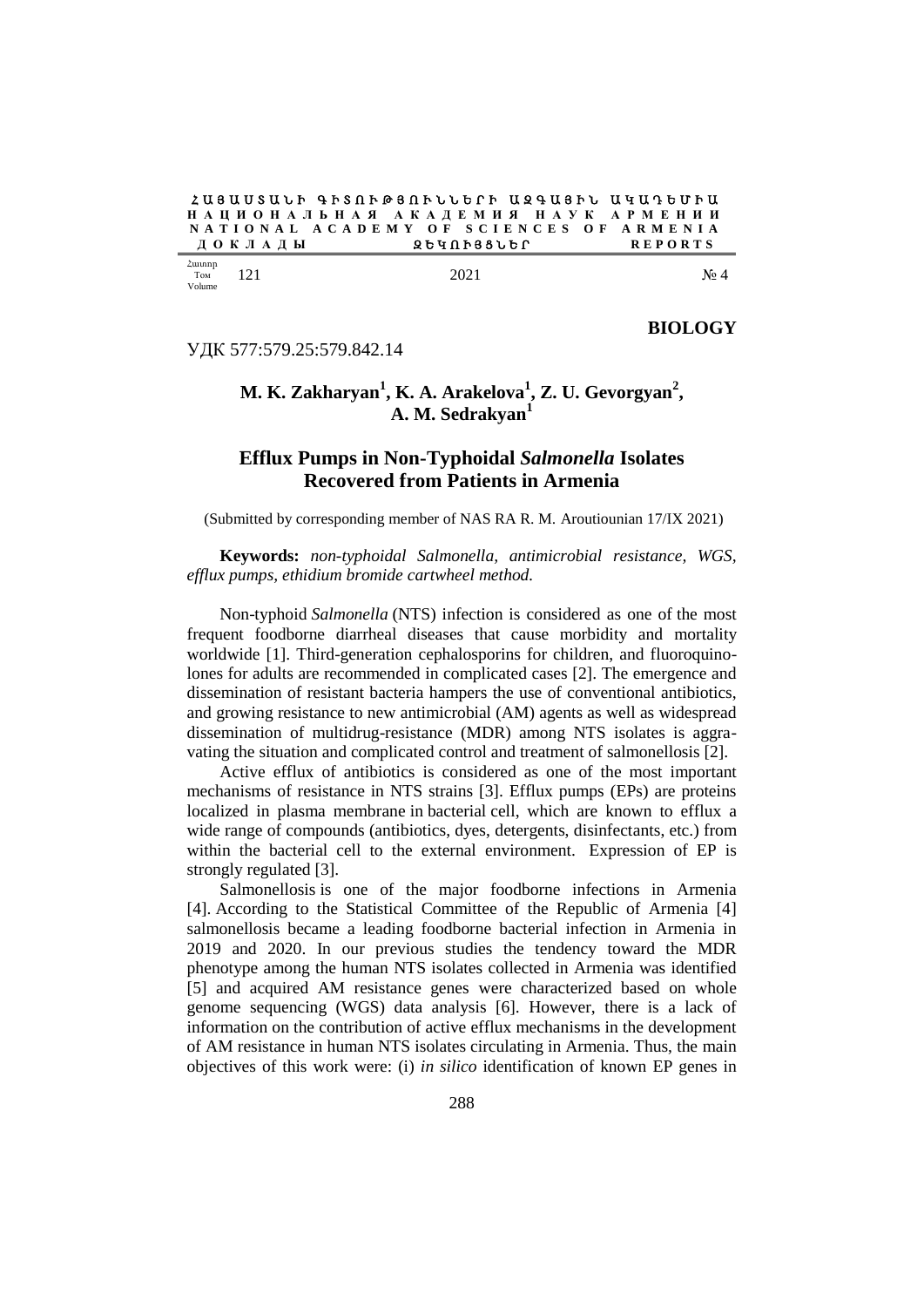MDR and non-MDR NTS isolates recovered from patients in Armenia using WGS data, (ii) exploration of EP activity in these isolates by the Ethidium bromide cartwheel method.

**Materials and methods.** The study included a total of 44 NTS strains isolated from patients with salmonellosis over the period from 1996 to 2016 at the "National Centre for Infectious Diseases" (MH, Armenia). All the strains isolated from fecal samples confirmed to be *Salmonella enterica* by standard biochemical tests. Serotypes of *Salmonella* were determined using the standard Kauffman-White scheme [7].

*Antimicrobial susceptibility determination.* Susceptibility to 14 AM agents belonging to 9 different classes was tested according to the guidelines of the Clinical and Laboratory Standards Institute by disk diffusion assays [8]. *Escherichia coli* ATCC 25922 strain was used for quality control. Isolates that were resistant to at least three different classes of AMs were considered as MDR.

*WGS and annotation.* DNA samples of NTS strains were extracted using MO BIO Laboratories Inc. UltraClean® Microbial DNA Isolation Kit in accordance with the manufacturer's instructions. WGS of NTS isolates was performed by WGS provider, MicrobesNG [\(https://microbesng.uk/\)](https://microbesng.uk/), within the frames of the ISTC project A-2140. Whole genome sequences of 44 isolates of NTS are available in the European Nucleotide Archive database (Project PRJEB36290). Resistance Gene Identifier tool (RGI [9]) was employed for *in silico* prediction of EP genes.

*Ethidium bromide cartwheel (EtBrC) method*. The EPs activity in NTS isolates was assessed by ethidium bromide EtBrC test as described [10] with slight modification. Briefly, overnight cultures of the bacterial isolates adjusted to 0.5 of a McFarland standard were streaked as cartwheel pattern on freshly prepared Trypticase soy agar (TSA) plates containing concentrations of EtBr ranging from 0.0 to 2.0 mg/L. The TSA plates were incubated at 37ºC for 16 hours and then examined under UV light. The minimum concentration of EtBr that produces fluorescence for each isolate was recorded and the TSA-EtBr plates photographed. Isolates without fluorescence indicated EP activity, whereas those that fluoresced lacked EP activity.

*Statistical analyses. P* value (two-tailed) from Fisher's exact test was calculated to evaluate statistical differences between the compared groups. *P* values  $\leq 0.05$  were considered to be significant.

**Results and discussion.** A total of 44 NTS isolates recovered from fecal samples of patients with salmonellosis were included in this study. Of these, 33 isolates (75%) were resistant to 3 or more classes of AMs, i.e., displayed the MDR phenotype. The small set of highly virulent isolates that exhibited a non-MDR phenotype (11 isolates, 25%) was also included in the study for comparative analysis. The most predominant serotype in this study is *S*. ser. Typhimurium (*S*. Typhimurium; 70.45%, 31/44), represented by 25 MDR isolates and 6 non-MDR isolates. The second most represented serotype is *S*. ser. Enteritidis (*S*. Enteritidis): 4 MDR and 3 non-MDR isolates. In addition, 5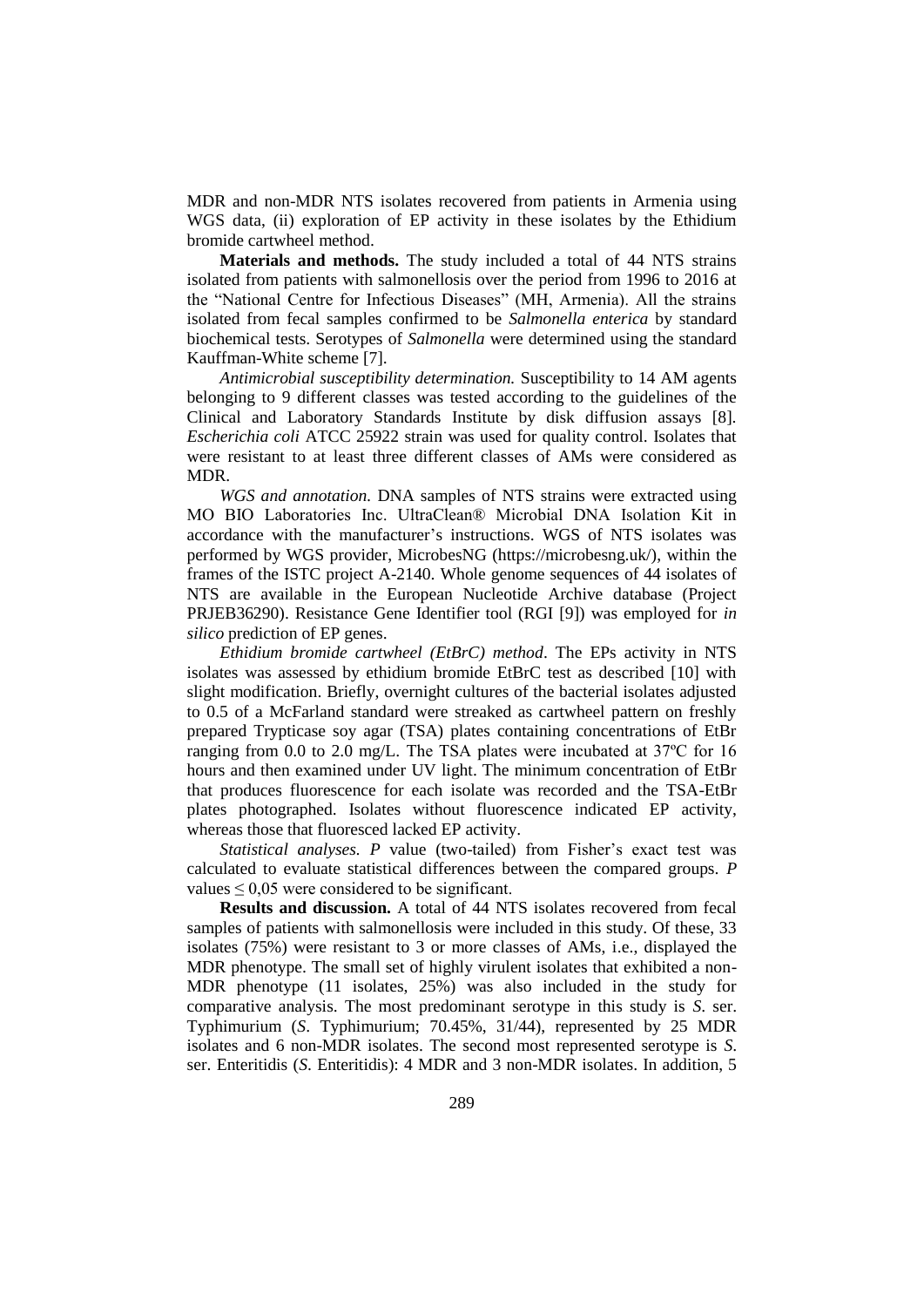isolates belonging to NTS serotypes with lower prevalence in Armenia (2 *S*. ser. Derby, 1 *S*. ser. Kentucky, *S*. ser. Agona, and 1 *S*. ser. Newport isolates) were subjected to WGS given the importance of the AM resistance phenotypes detected.

The most frequent AM resistance profile that includes resistance to ampicillin, amoxicillin-clavulanic acid, ceftriaxone, ceftazidime, and nalidixic acid, was encountered in 48.48% of MDR isolates (16/33). Remarkably, an alarming number of MDR isolates, 12 isolates (36.36%), displayed simultaneous resistance towards third-generation cephalosporins and fluoroquinolones that are most commonly used to treat *Salmonella* infections. Among the 11 non-MDR isolates, 4 isolates (3 *S*. Typhimurium and 1 *S*. Enteritidis) had no resistance to any of the tested AM agents. Resistance to one AM agent was identified in 2 isolates and the remaining 5 non-MDR isolates exhibited resistance to 2 AM agents.

Genomes of all NTS isolates in this study were interrogated for *in silico* prediction of genes encoding for EPs using RGI tool [9]. The presence, diversity and prevalence of EP genes as well as their correlation with the AM resistance phenotype was explored.

The results indicated that all NTS isolates in this study, regardless of serotype and AM resistance phenotype, had the following EPs: AcrAB, AcrD, AcrEF, EmrAB, KpnEF, MdfA, MdsAB, MdtAB, MdtK, MdtM, MsbA, and YojI. The lower prevalence was found for EPs conferring resistance to tetracycline: TetA (13.64%, 6/44) and TetB (15.91%, 7/44). It should be noted, that the presence of TetA or TetB EPs was detected in all tetracycline-resistant isolates (12/12), whereas among susceptible to tetracycline isolates only one isolate (non-MDR *S*. ser. Derby К89) was positive for TetB (1/32, *p*<0.0001). Besides, the presence of the EP encoded by *qacEΔ1* gene that mediates antiseptic resistance was identified in 29.55% of isolates (13/44).

Genomes of all isolates were also inspected for genes encoding for outer membrane proteins. The *tolC* and *mdsC* genes were predicted in all NTS isolates.

The occurrence of genes involved in regulation of EPs was also explored in the genome sequences. According to CARD, the uniform presence of *acrR*, *acrS, baeR*, *baeS*, *cpxA*, *crp*, *emrR*, *golS*, *h-ns*, *kdpE*, *marA*, *marR*, *mdtG*, *ramA*, *rsmA*, and *sdiA* was identified in all NTS isolates, irrespectively of their AM resistance phenotype. Besides, the high prevalence was observed for *soxR and soxS* genes that were detected in all but one isolates (97.73%, 43/44). Notably, the *tetR* gene was found in all isolates that were positive for *tetA* or *tetB* genes.

The efflux activity of NTS isolates was assessed by the ability to pump out EtBr out of the cell. The results indicated that *E. coli* ATCC 25922 strain (negative control) demonstrated maximum fluorescence, starting with the lowest concentration of EtBr, 0.5 mg/L (Fig. 1, J). All NTS isolates in this study showed well distinguishable EPs activity compared to the negative control strain at all EtBr concentrations used. The results are summarized and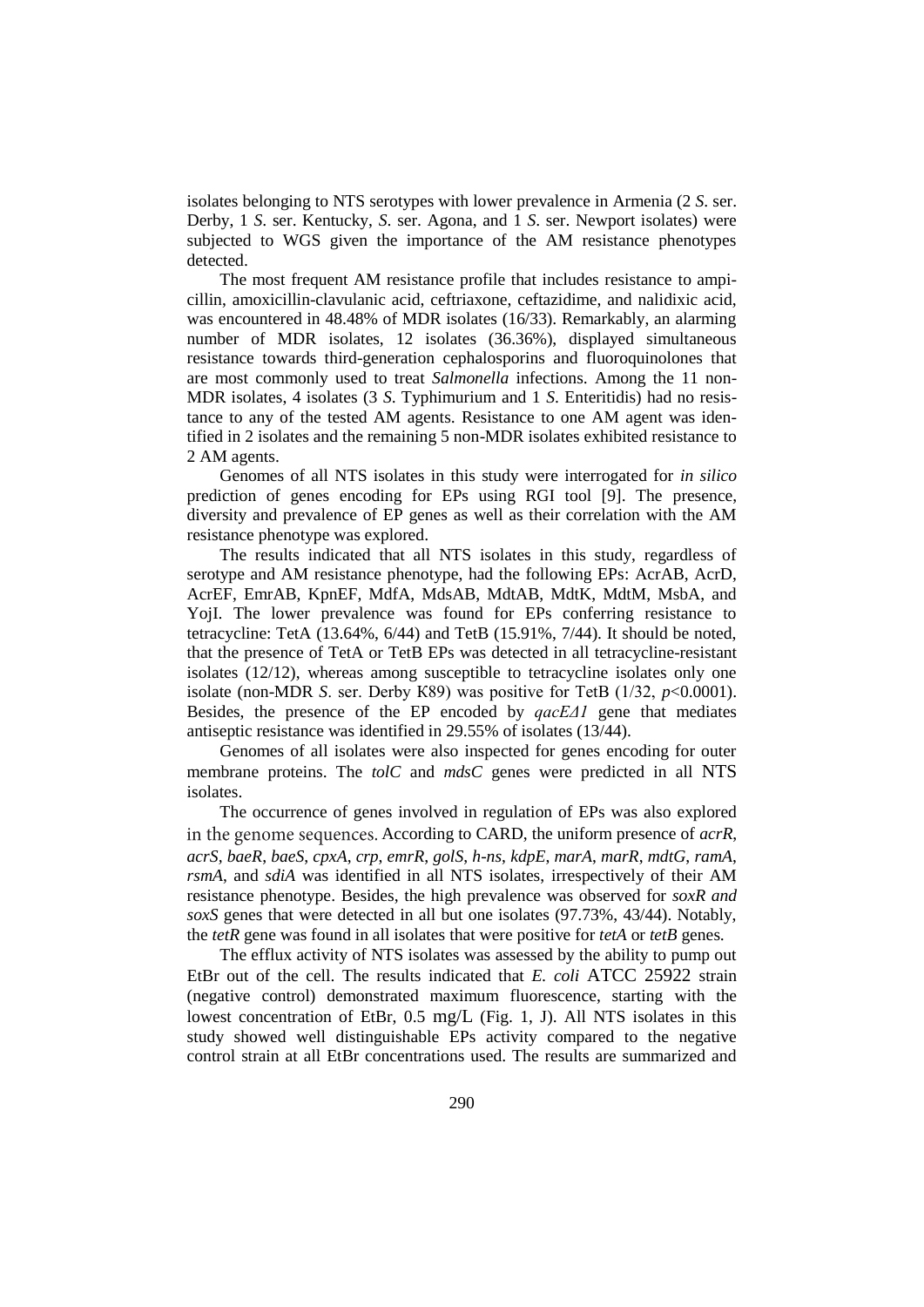the representative fluorescence patterns of clinical NTS isolates (MDR and non-MDR) that were identified are presented in Fig. 1.



Fig. 1. Determination of efflux activity of NTS isolates by EtBrC method: A, B, C, and I – MDR *S*. Typhimurium; D, E – non-MDR *S*. Typhimurium; F – non-MDR *S*. Derby K89, G – MDR *S*. Enteritidis, H – non-MDR *S*. Enteritidis; J – *E. coli* ATCC25922 strain (negative control).

It should be emphasized that we detected two MDR *S*. Typhimurium isolates showing overexpression of EPs. These isolates did not fluoresce at all concentrations of EtBr used (Fig. 1, I). On the contrary, we detected non-MDR *S*. ser. Derby K89 isolate, displaying higher fluorescence, compared to all other NTS isolates at EtBr concentrations 1.0 mg/L and 2.0 mg/L (Fig. 1, F). However, the latter isolate did not reach the fluorescence level of the negative control strain even at the high concentrations of EtBr. The most common phenotype of fluorescence (Fig. 1; A-E, G, and H) was identified in 41 isolates of NTS: 31 MDR and 10 non-MDR. The subsequent experiments were performed to avoid differences in fluorescence levels due to variability in growth rate among NTS isolates. In brief, all NTS isolates were grown (16 h,  $37^{\circ}$ C) in TSA broth containing the same EtBr concentrations as in EtBrC test. The cell number in all bacterial suspensions was adjusted to 4.0 of a McFarland standard and 1 ml of each suspension was spined and the pellets were resuspended in an equal volume of TSA broth, 50 μl. Then, 10 μL of each obtained sample was loaded into the wells of a plastic chamber and examined under UV light. The summarized results demonstrating the identified profiles of fluorescence are presented in Figure 2. The titers of bacterial cells grown at EtBr concentration of 1.0 mg/L were evaluated.

The results indicated the pronounced efflux activity in all clinical NTS isolates compared to the negative control strain (Fig. 2, profile 1). The overexpression of efflux activity was detected in 12.12% (6/33) of MDR isolates (profiles 7 and 8), whereas this phenotype was not identified in non-MDR isolates. The lowest efflux activity (profile 2) was found in non-MDR *S*. ser. Derby K89 isolate mentioned above, which is consistent with the EtBrC test results. All other non-MDR isolates (90.9%, 10/11) demonstrated the phenotypes (profiles 3 and 5) that were identified in MDR isolates as well (profiles 4 and 6, respectively).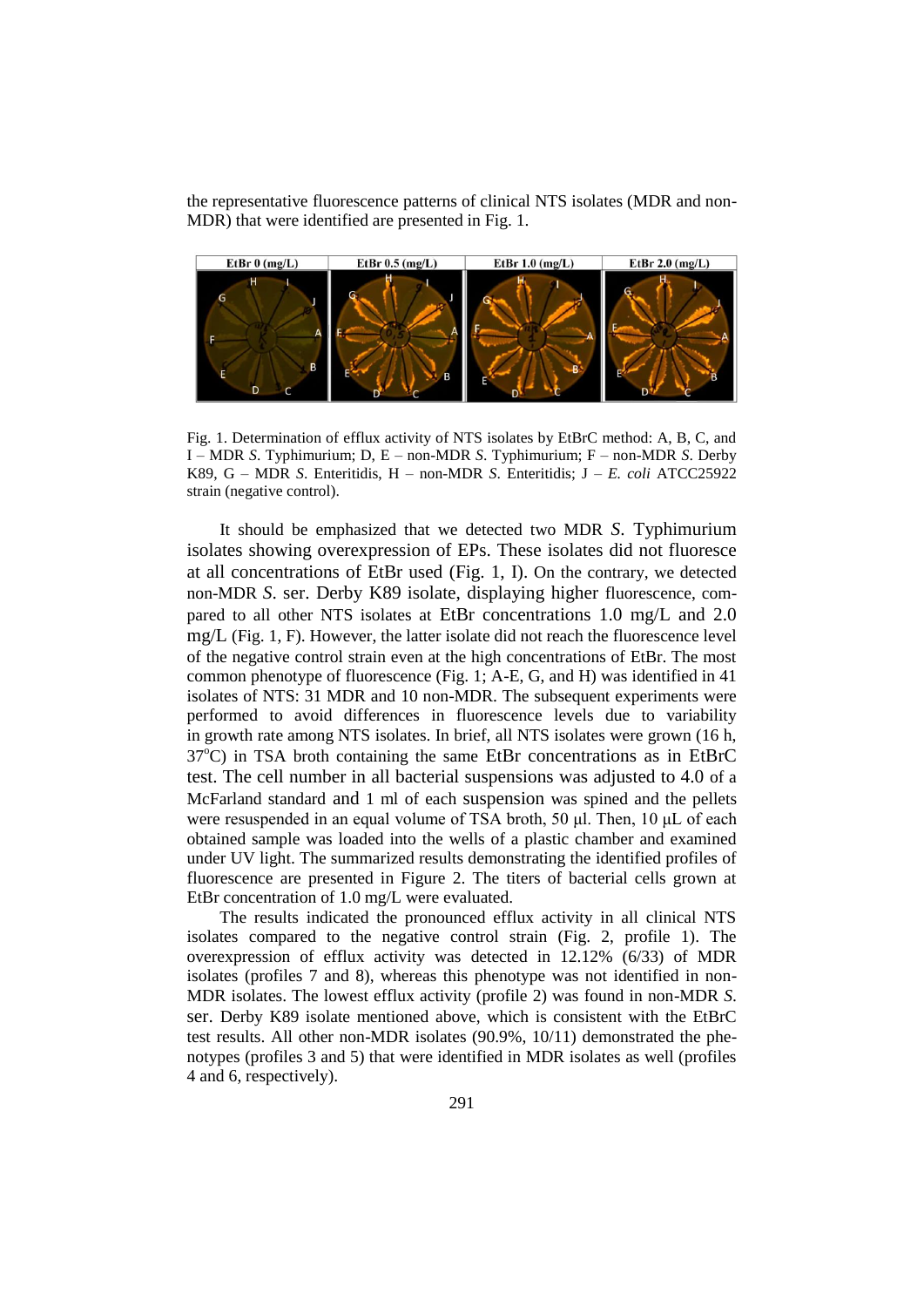

Fig. 2. Fluorescence profiles of NTS isolates in UV light after incubation with range of concentration of EtBr: 1 – *E. coli* ATCC 25922 (negative control); 2 – non-MDR *S*. Derby K89; 3, 5, 7, and  $8 - MDR$  isolates; 4 and  $6 - non-MDR$  isolates.

Thus, the uniform presence of major EP systems and their high activity was revealed in MDR and non-MDR isolates of NTS recovered from patients in Armenia. The results indicated a threatening potential for "awakening" of the MDR phenotype even in non-MDR strains, which is of great concern.

<sup>1</sup> Institute of Molecular Biology of NAS RA <sup>2</sup> Yerevan State Medical University after M. Heratsi e-mail: a\_sedrakyan@mb.sci.am

### **M. K. Zakharyan, K. A. Arakelova, Z. U. Gevorgyan, A. M. Sedrakyan**

#### **Efflux Pumps in Non-Typhoidal** *Salmonella* **Isolates Recovered from Patients in Armenia**

Efflux pumps (EPs) in non-typhoidal *Salmonella* (NTS) isolates recovered from patients in Armenia were characterized. The uniform presence of major EPs, outer membrane proteins, and genes involved in regulation of EPs was identified in all NTS isolates, multidrug resistant (MDR) and non-MDR. The results indicated association of TetAR and TetBR EPs with resistance to tetracycline (*p*<0.0001). The high activity of EPs was detected in NTS isolates by Ethidium bromide cartwheel (EtBrC) method.

### Մ**.** Կ**.** Զախարյան**,** Կ**.** Ա**.** Ավետիկովա**,** Զ**.** Հ**.** Գևորգյան**,**  Ա**.** Մ**.** Սեդրակյան

### Հայաստանում հիվանդներից անջատված ոչ տիֆոիդ սալմոնելաների իզոլյատների արտազատման պոմպերը

Բնութագրվել են Հայաստանում հիվանդներից անջատված ոչ տիֆոիդ սալմոնելաների (ՈՏՍ) իզոլյատների ակտիվ արտազատման (ԱԱ) համակարգերը: Հակամանրէային դեղամիջոցների նկատմամբ բազմակայունությամբ օժտվածև զգայունություն